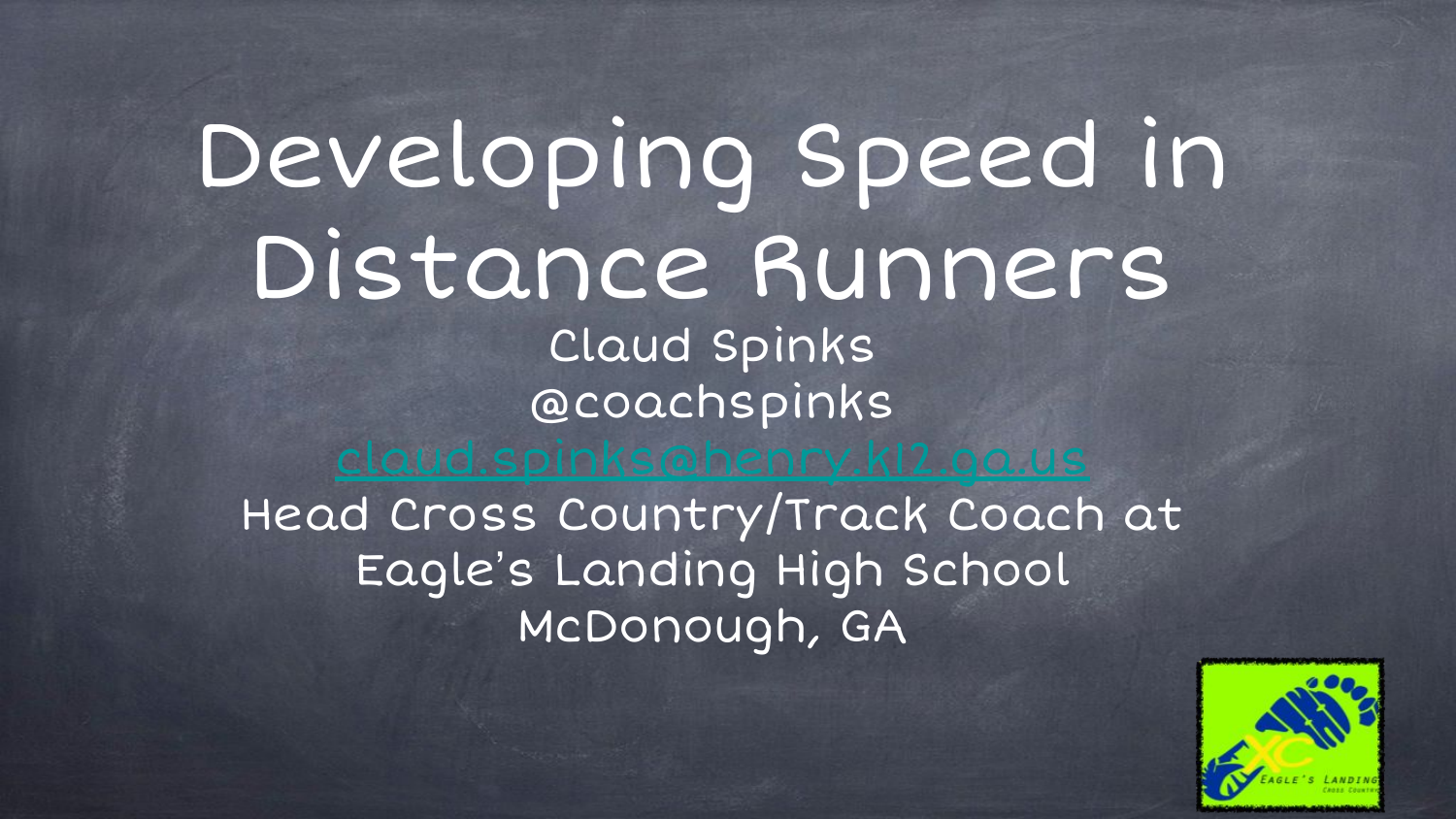# What is "speed" for a distance runner?

- Speed that you can use when you need it in a race
- Making a move from 200m, 400m or even further out
- If you can run 400m faster you can run an 800m, 1600m, 3200m and 5K faster
- At some point most championship races become a sprint!
- Shantia

• Devonna

[/57980](http://ghsa.playonsports.com/events/57980)

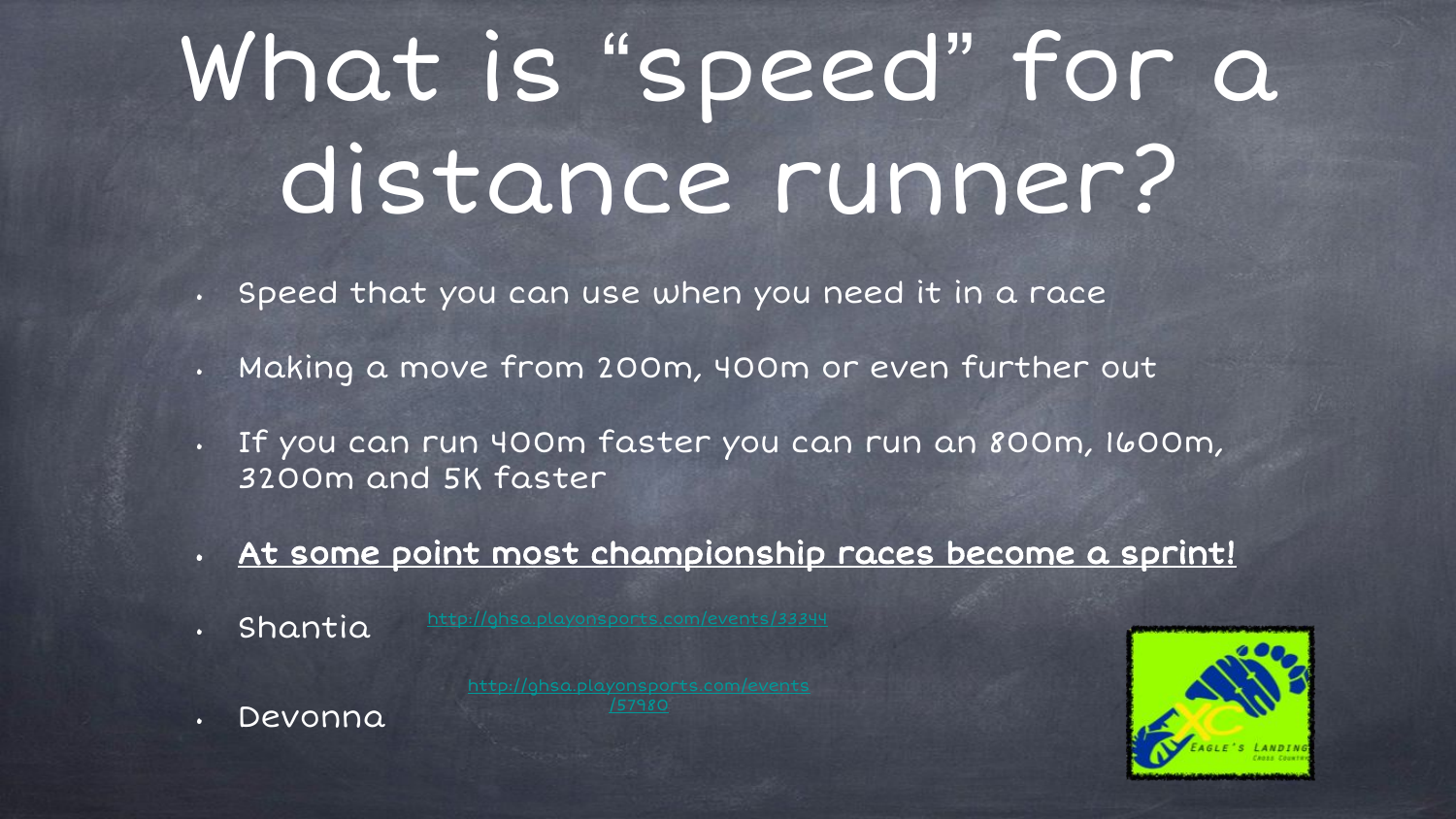#### Some absolutes:

- RUN! As much as you possibly can do safely. This is what summers are for! You develop aerobic ability and strength over the summer (my last two 800m champs "won" those events the previous summer)
	- Summer is not as rigorous as the school year add mileage and strength over the summer
- Consistency of training. Train year round.
- Cross train as a supplement to running but not a substitute!
- Negative split races 1600m and longer
- Run the 4 X 400m relay!

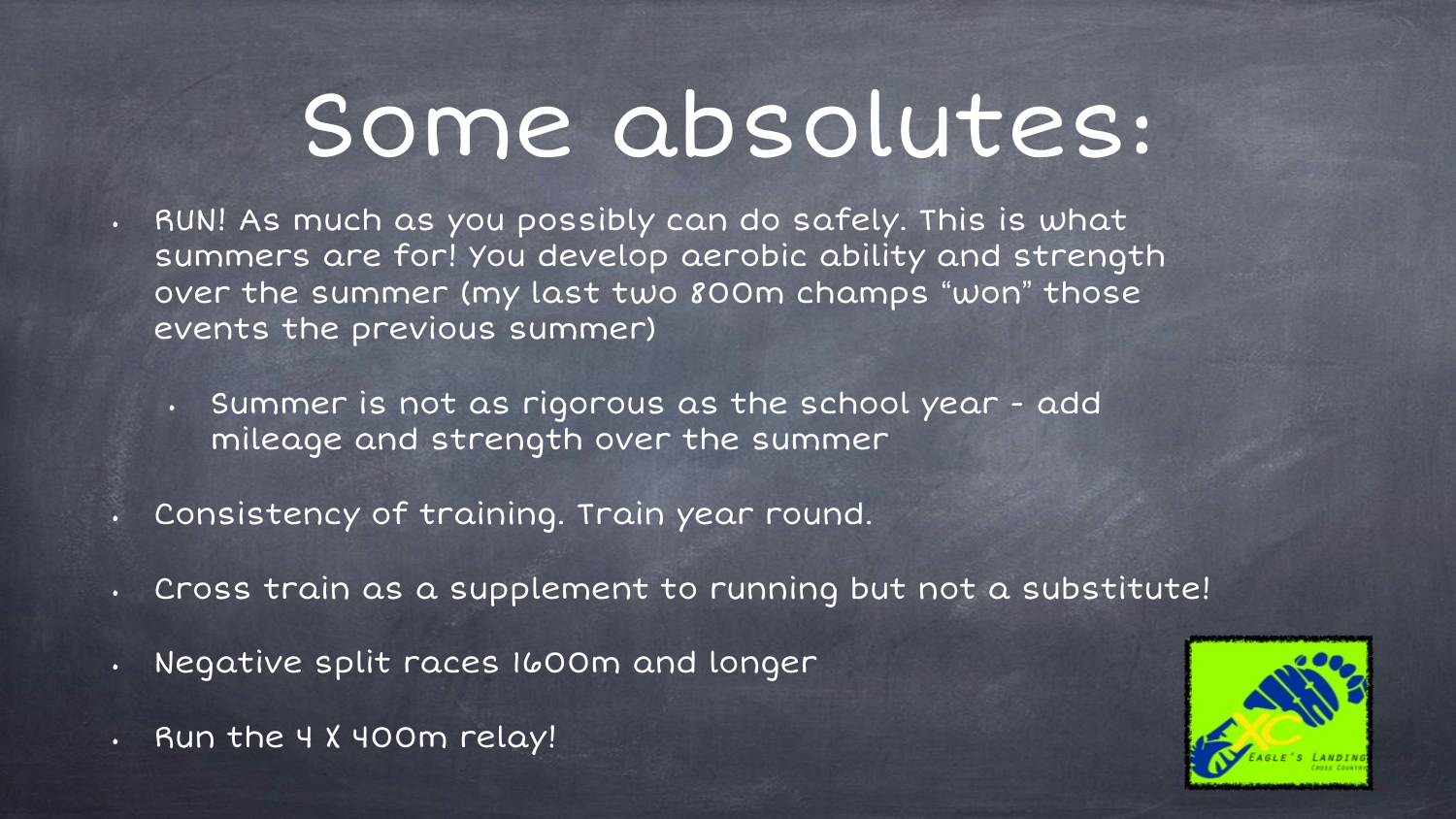# The "Little Things"

- Rest and sleep
- Eat healthy
- Stretch/warmup
- Ice, take care of injuries
- Hydrate

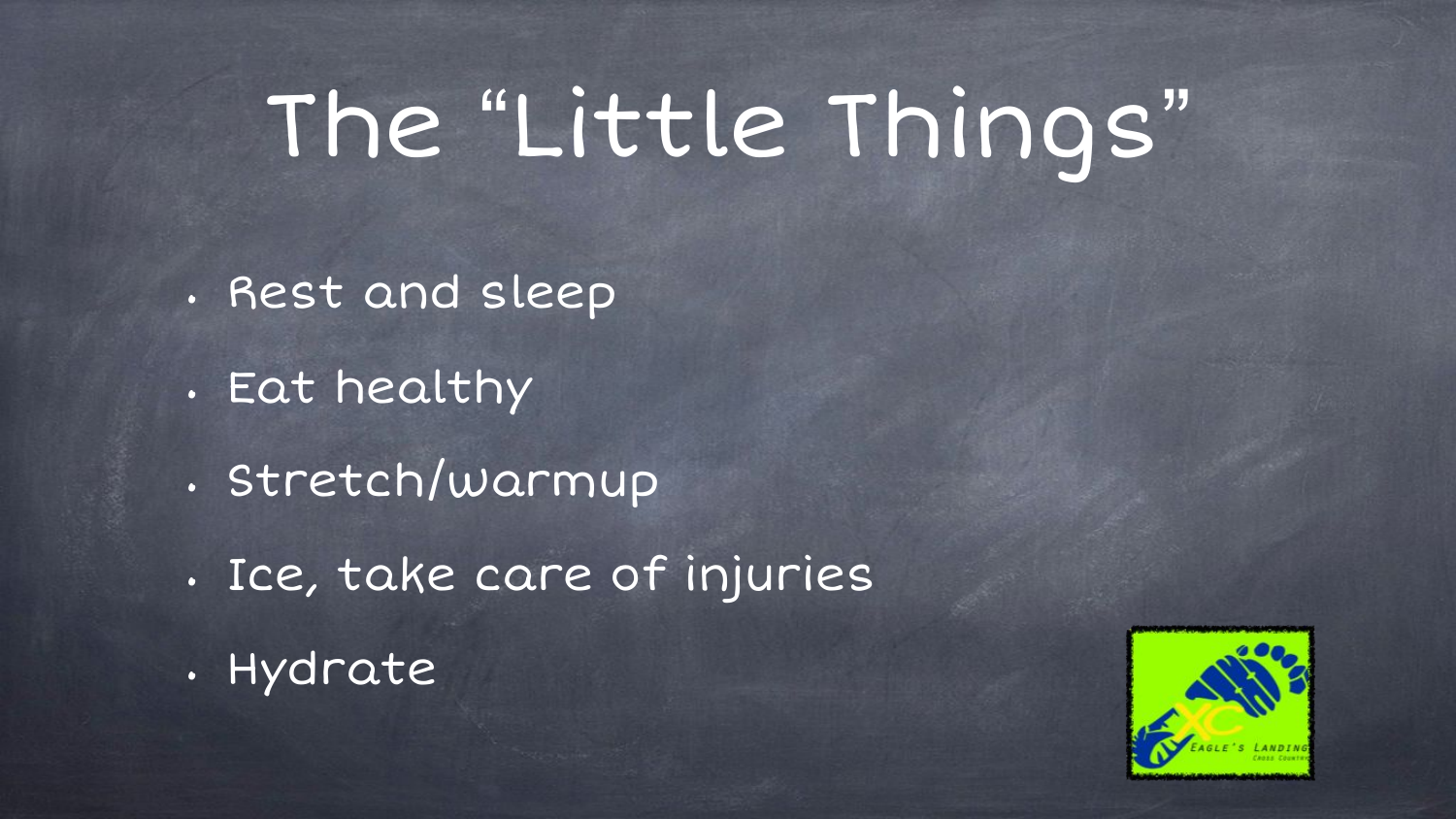· WS ts FEPS to the Weight insirings • Hit each area twice a week

- For efficiency we combine strength training and other workouts
- We do legs twice a week and on opposite days we do core and upper body
- . We focus a lot on this in the summe and between XC and track

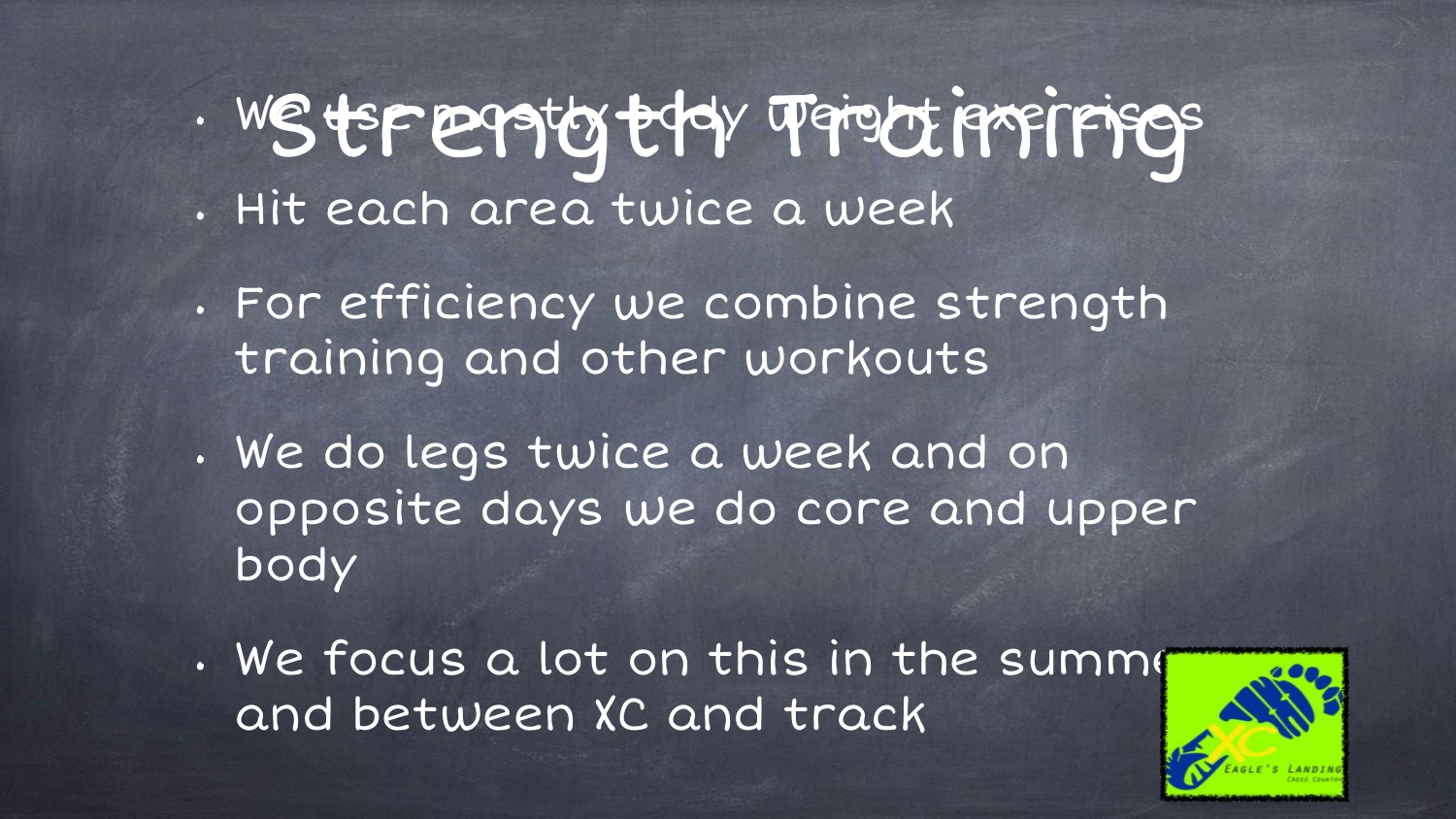## Upper Body

- Dips
- Pull-ups
- Pushups
- We do 3 sets of each times 10-14 reps of each
- Core all your typical core exercises

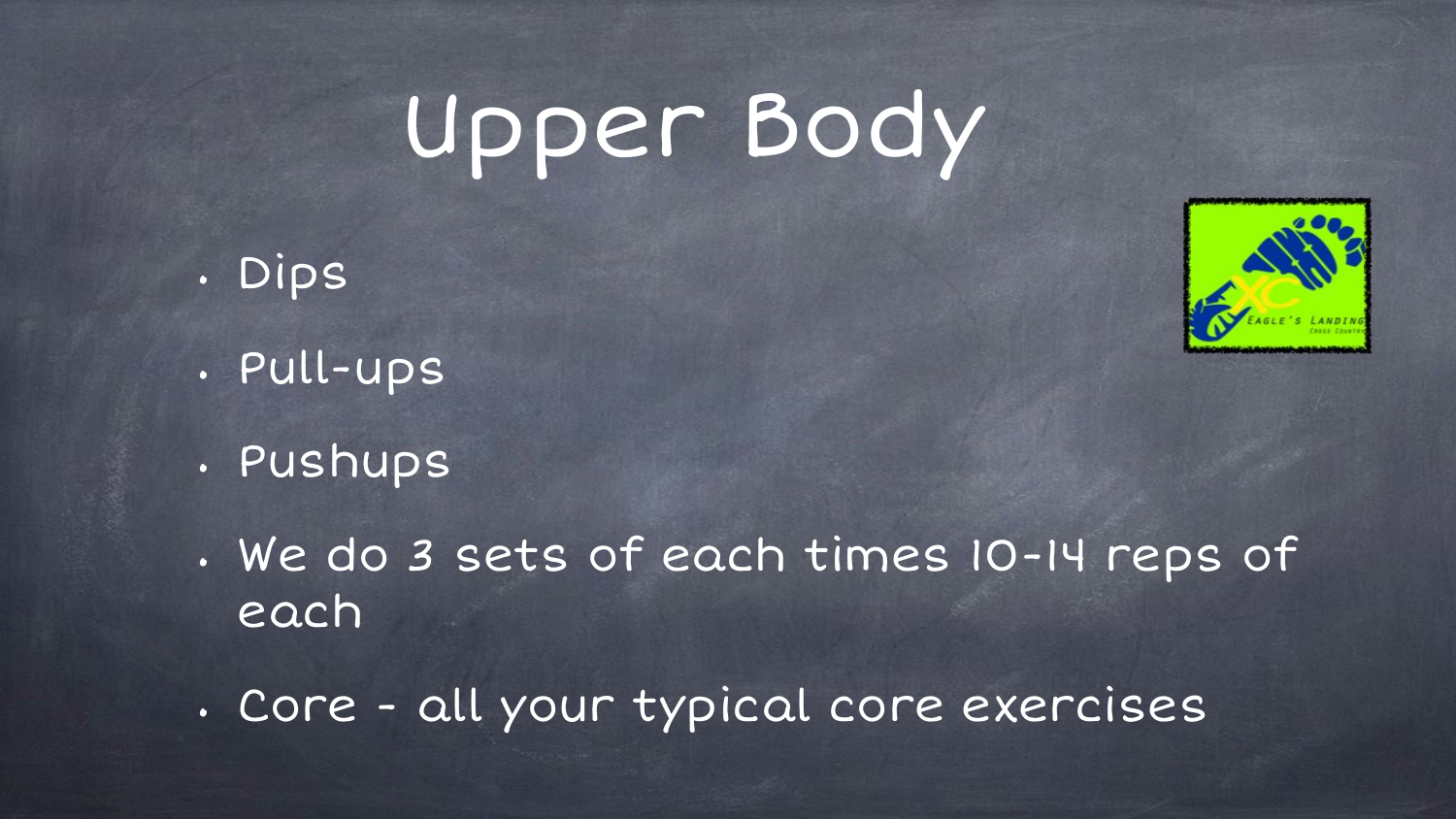### Lower Body

3 sets of 10-14 reps each

• Bench Step ups



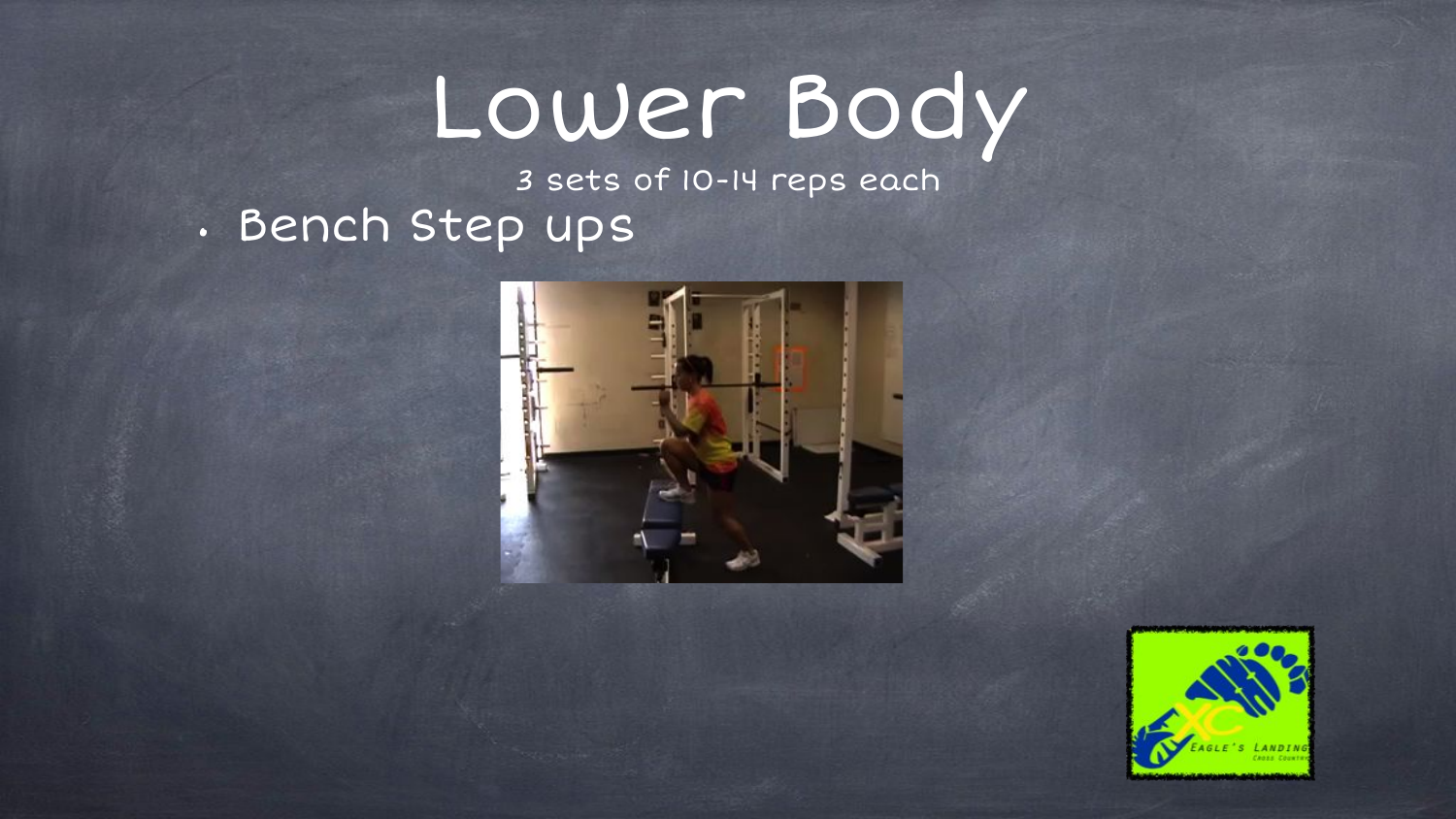# Bench Squats

#### 3 sets of 10-14 reps



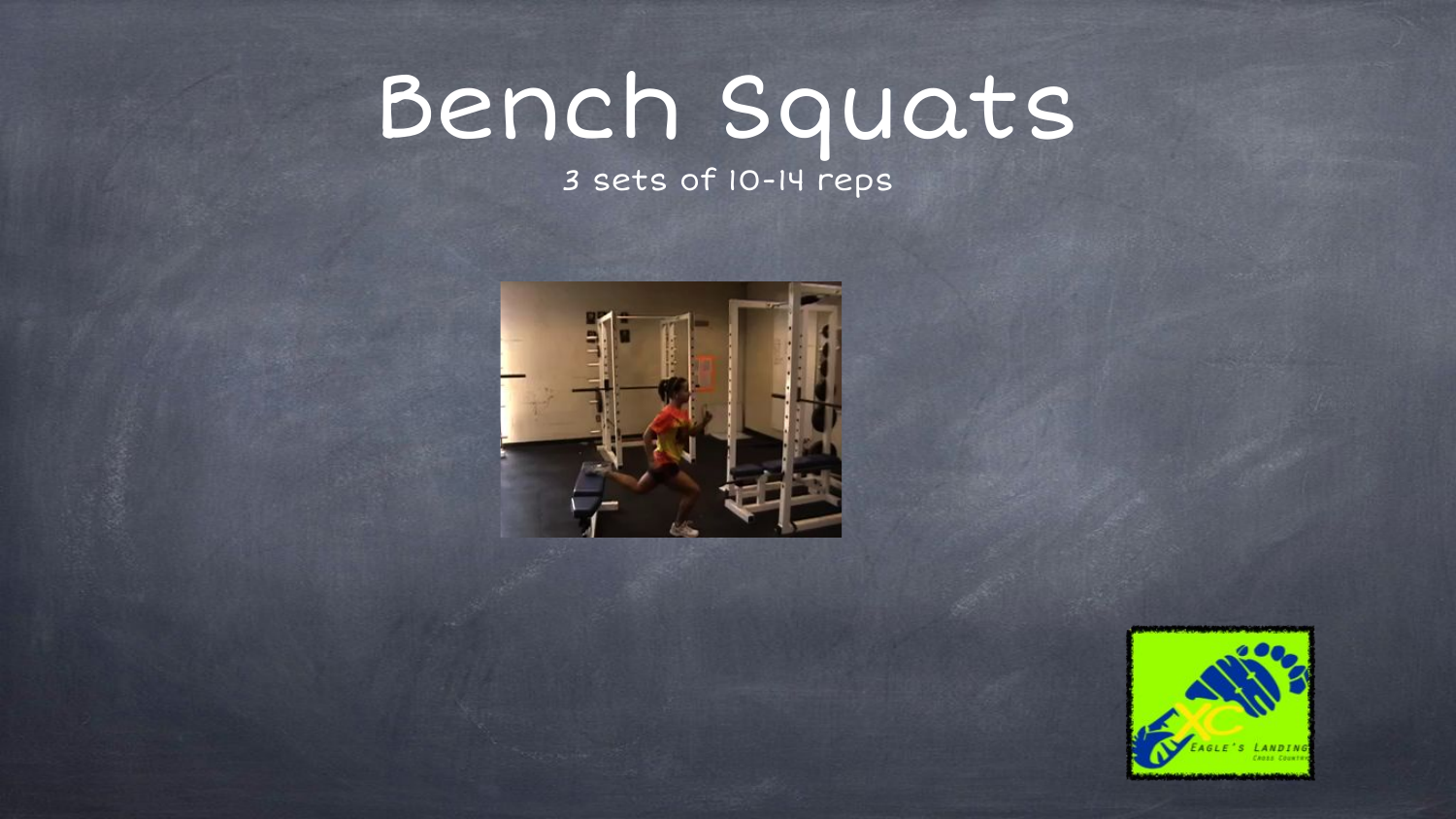# Lunges

Forward Lunges High Knee Lunges Side Lunges



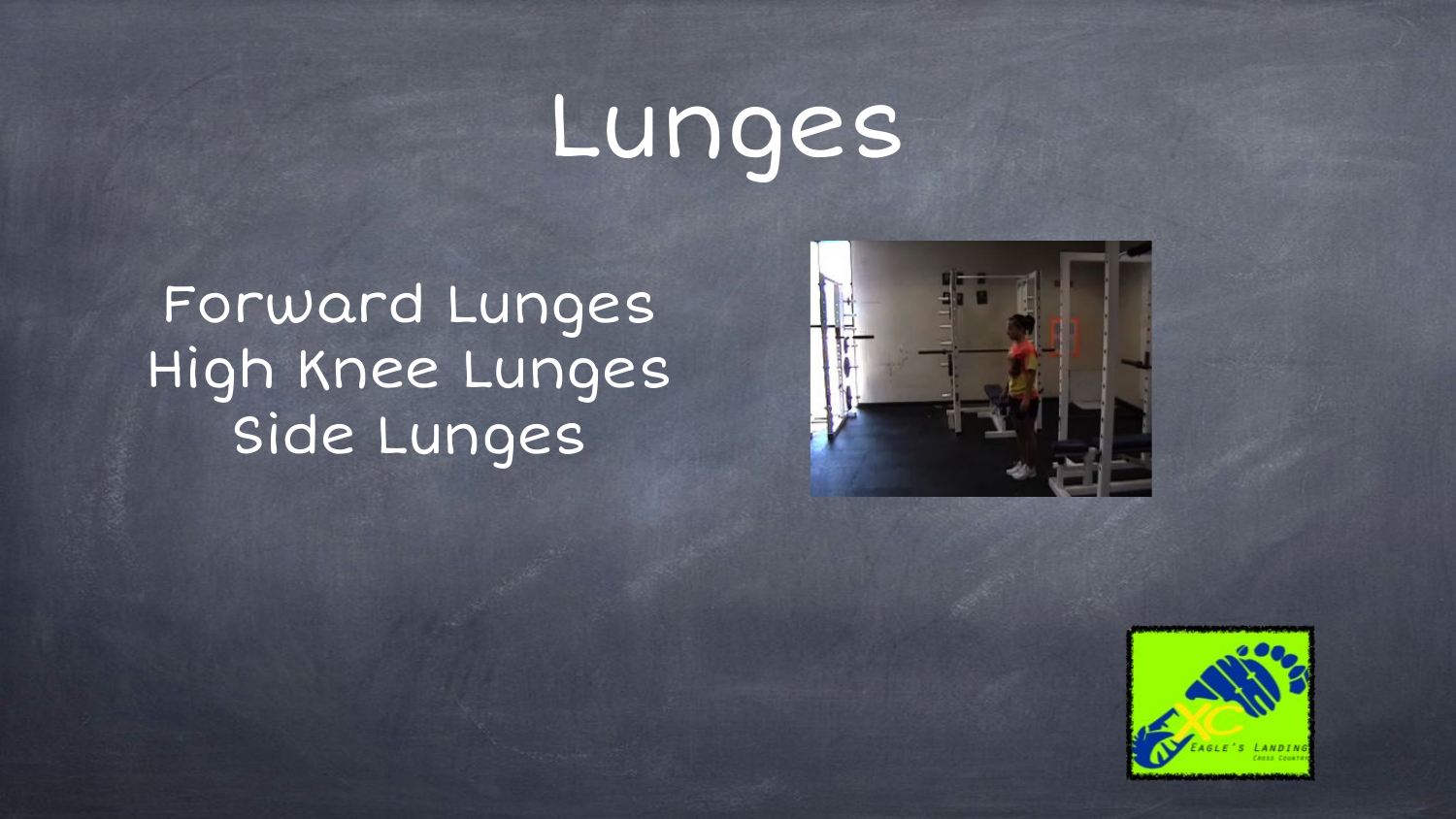## Squats

• Can be done with just body weight or in the weight room with a bar and weights (make sure you supervised)

• Low walks - same as squats but while walking. Done with no weight

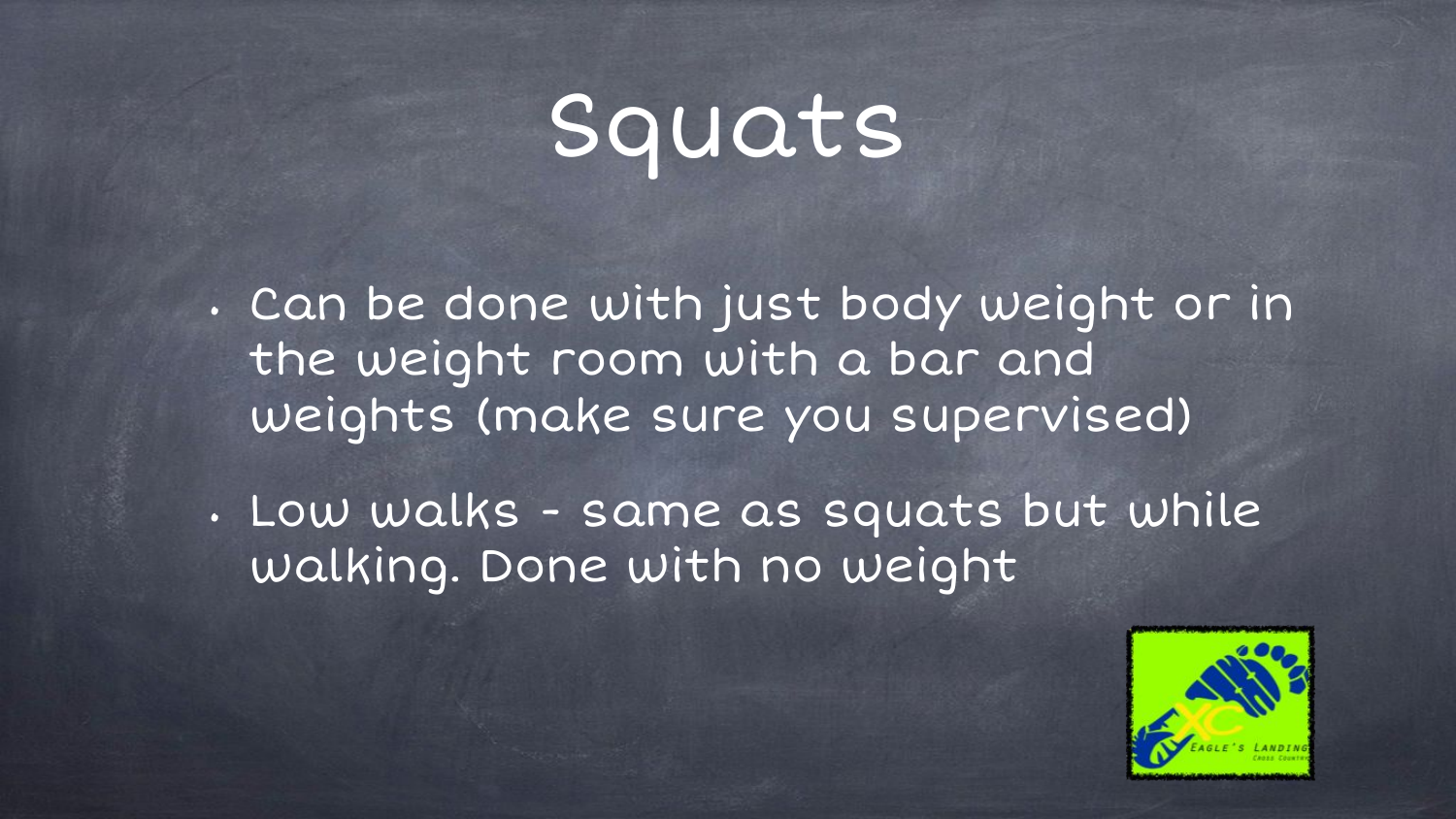Strength training tips and things  $\mu$ e Gulo runs. During the season our strength training is done during normal practices BUT we don't cut our runs short.

• Do legs on workout days. We keep our easy days e a s y!

• Do a core exercise, roll over, pushu core exercise, pushups, etc.

• Stretch after strength training

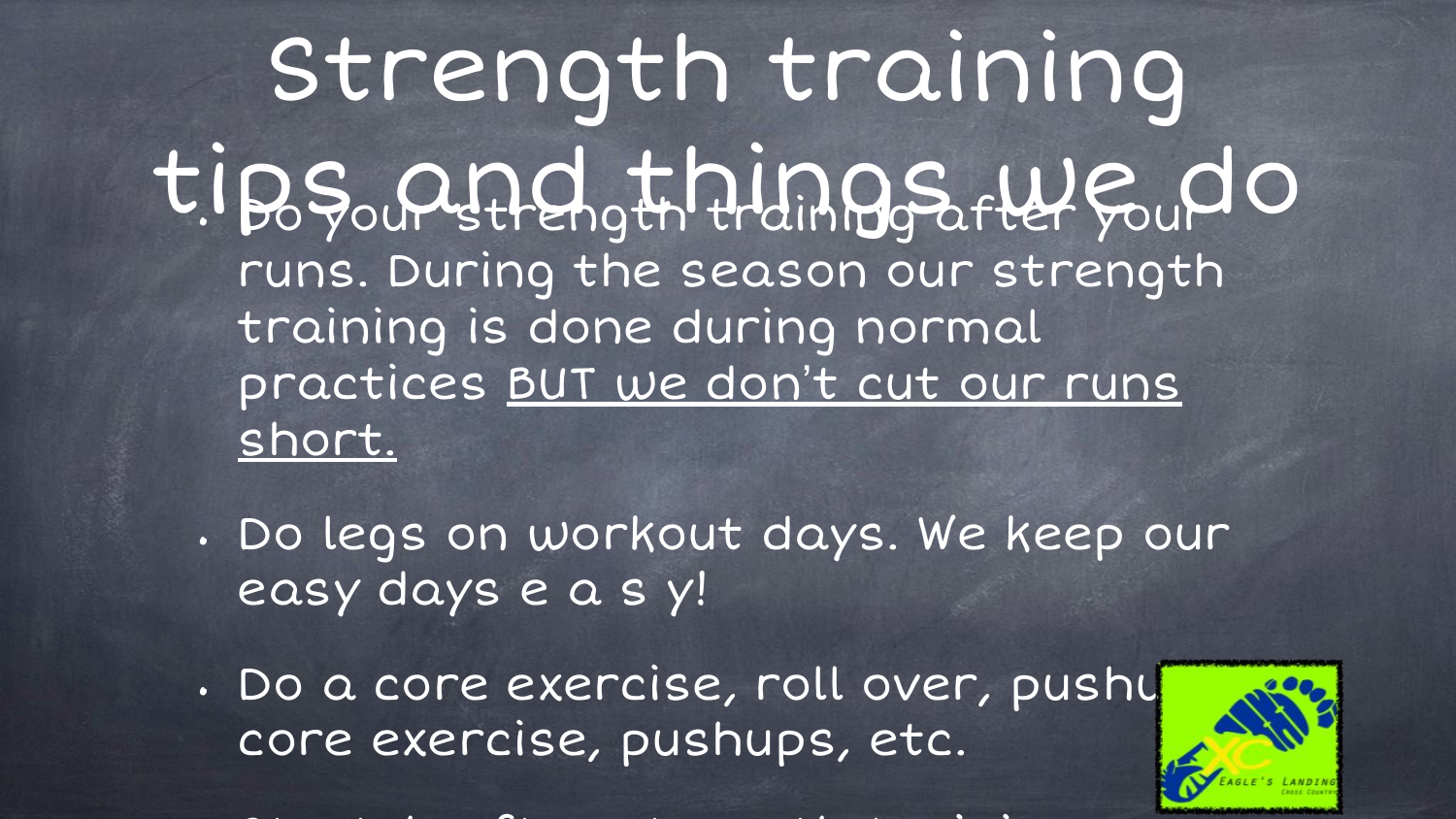## Hills

• Hills are speed work in disguise.

- Develop speed and strength
- A great time to work on form
	- good arm swing
	- run on mid-foot
	- drive knees up

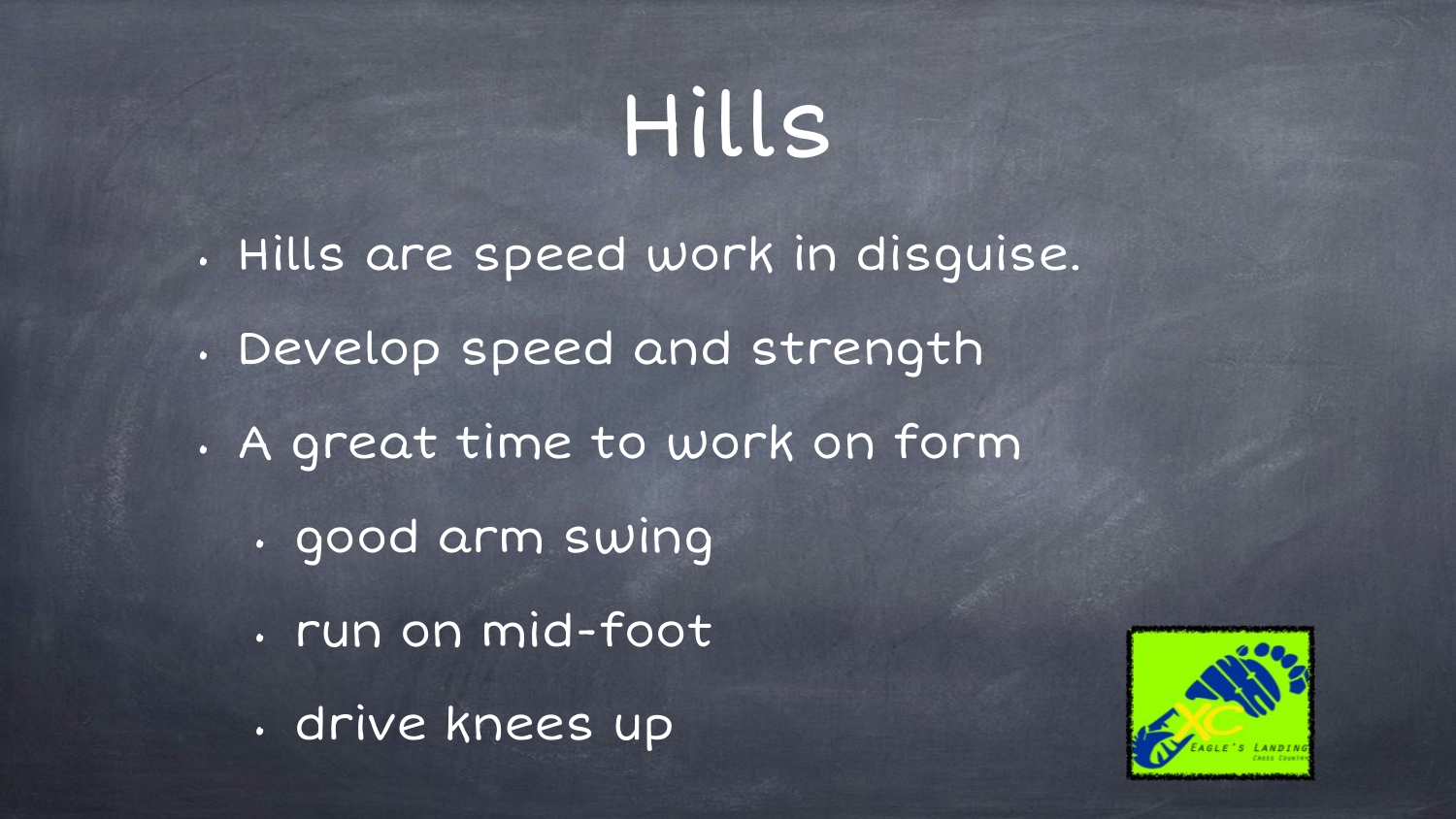. Normally hill are 16040Ks at the Song. Ours is 400m. Run the uphill, recover jog the downhill.

- Run the hill at about 75% effort (you should still be able to talk in sentences without gasping for air)
- . We do 6 to 18 hill repeats depending on the level of the runner and time of the season. Our record is 22 hill repeats!
- Hilly Blasts short (10 second bursts up the hill) Normally later in the season. Note more than 6 per workout

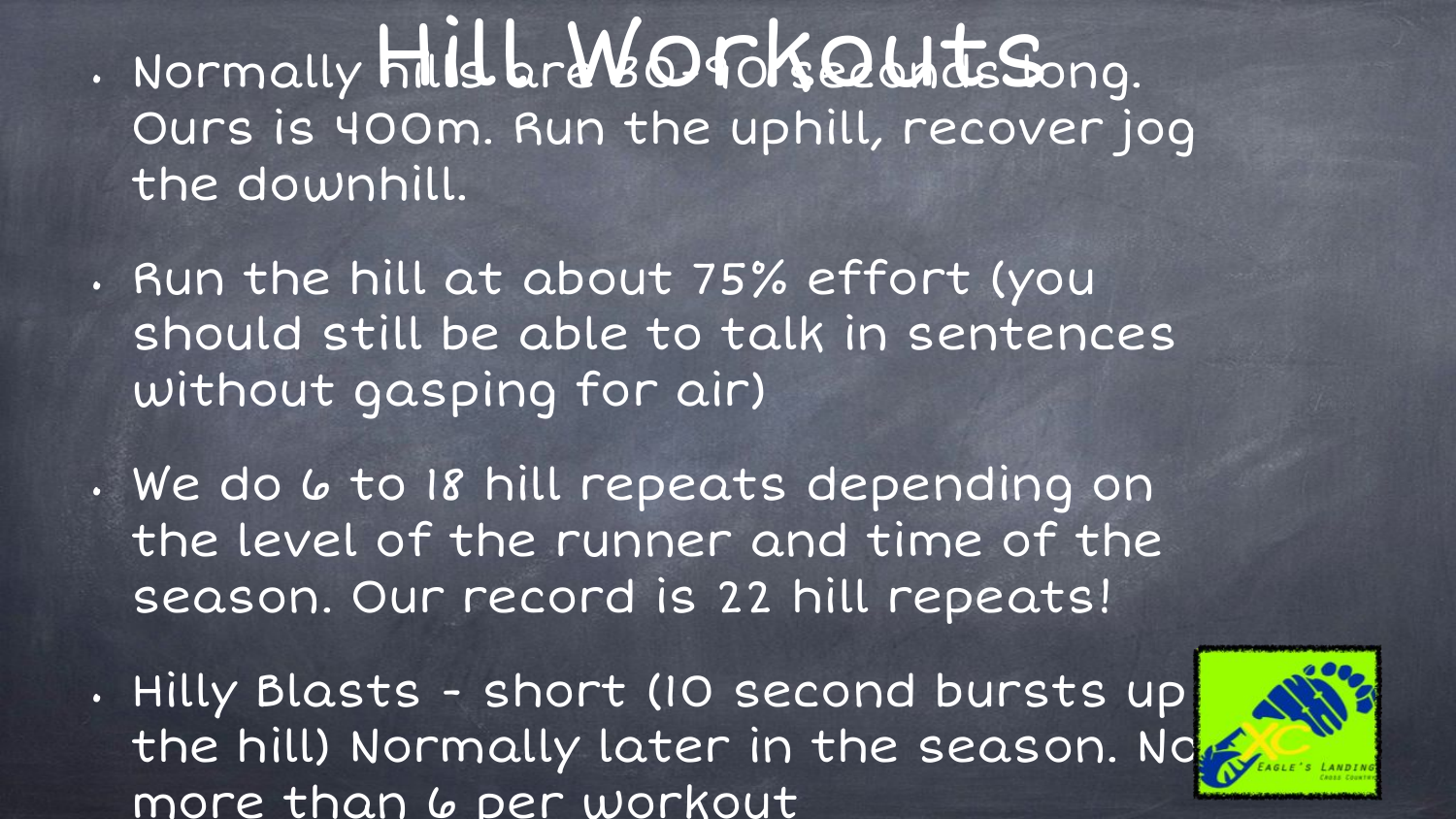- . We do these 3+ times of Eureck
- Done after our slower runs
- Do them at 800m to 1600m pace emphasizing good form
- . Start at 6 X 50m in summer and go to 6 X 125m later in the season
- Full rest between strides
- If it is a good grass surface you can do them barefoot



• We do falling starts a lot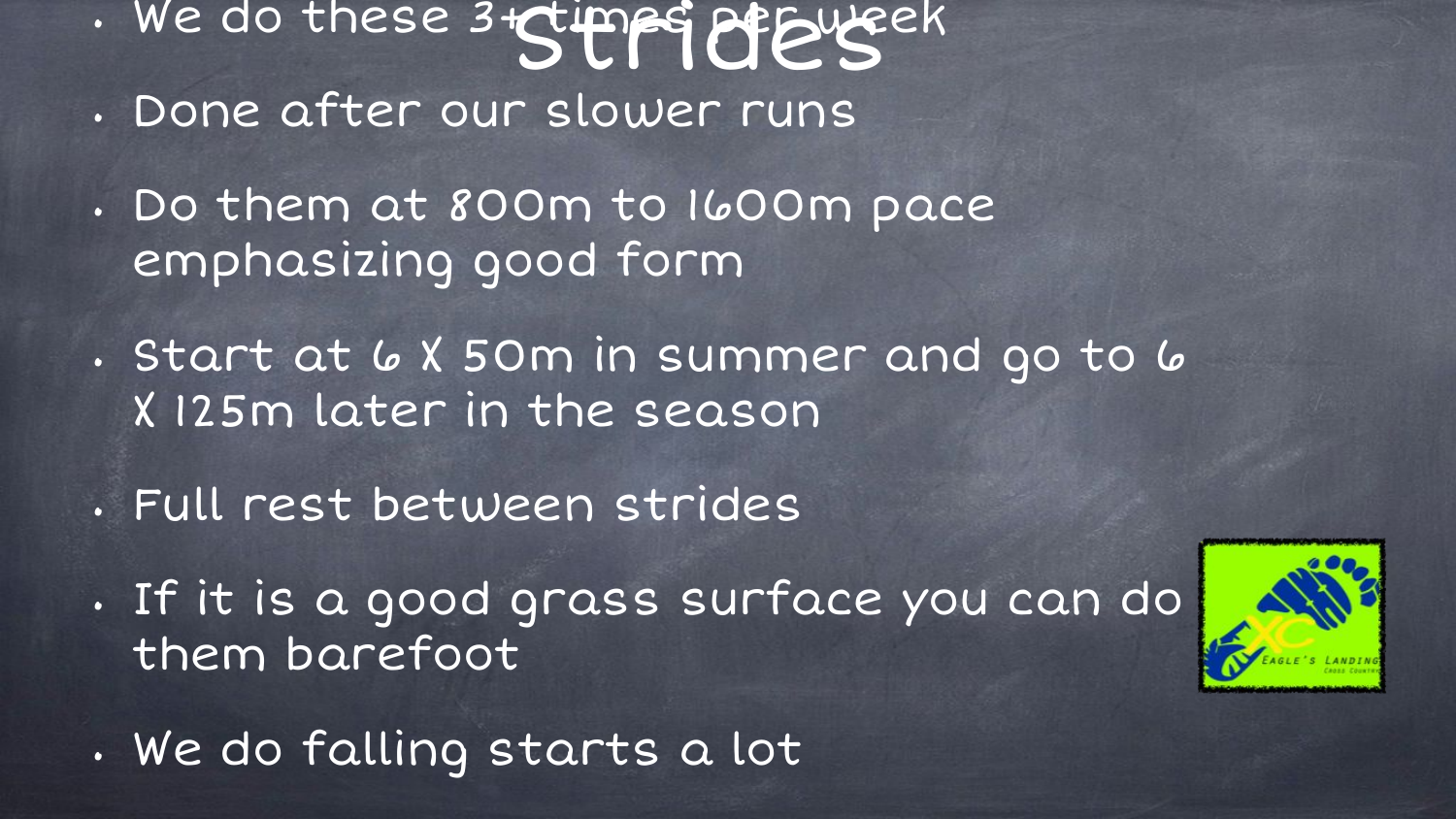# Falling starts

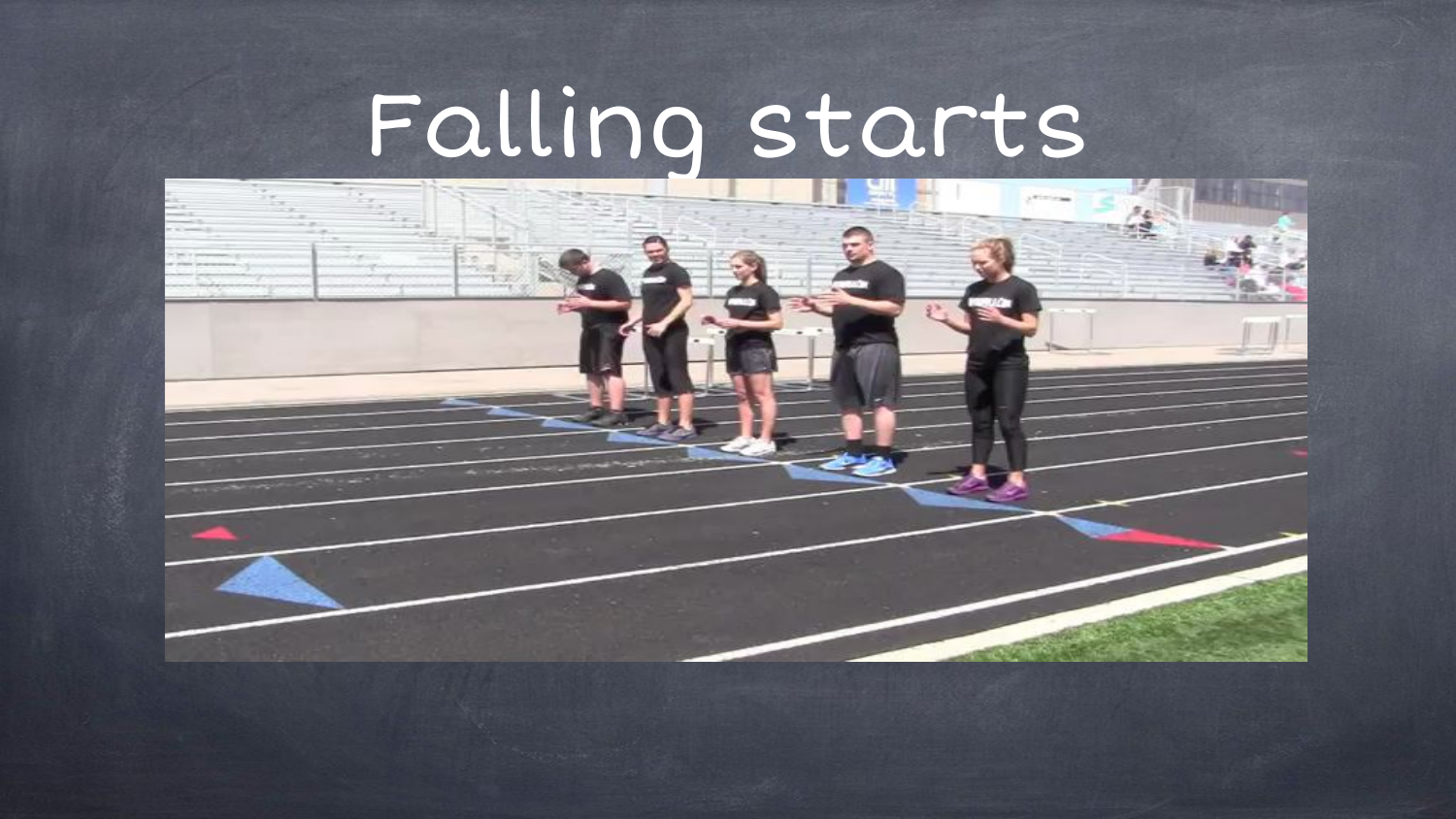Hurdle Drills • Develop strength and good form • Develop flexibility • Develop balance • Walkovers and trail leg drags • Helps prevent injuries http://www.youtube.com [ch?v=A7YXjar6lWwxt](http://www.youtube.com/watch?v=A7YXjar6lWwxt)

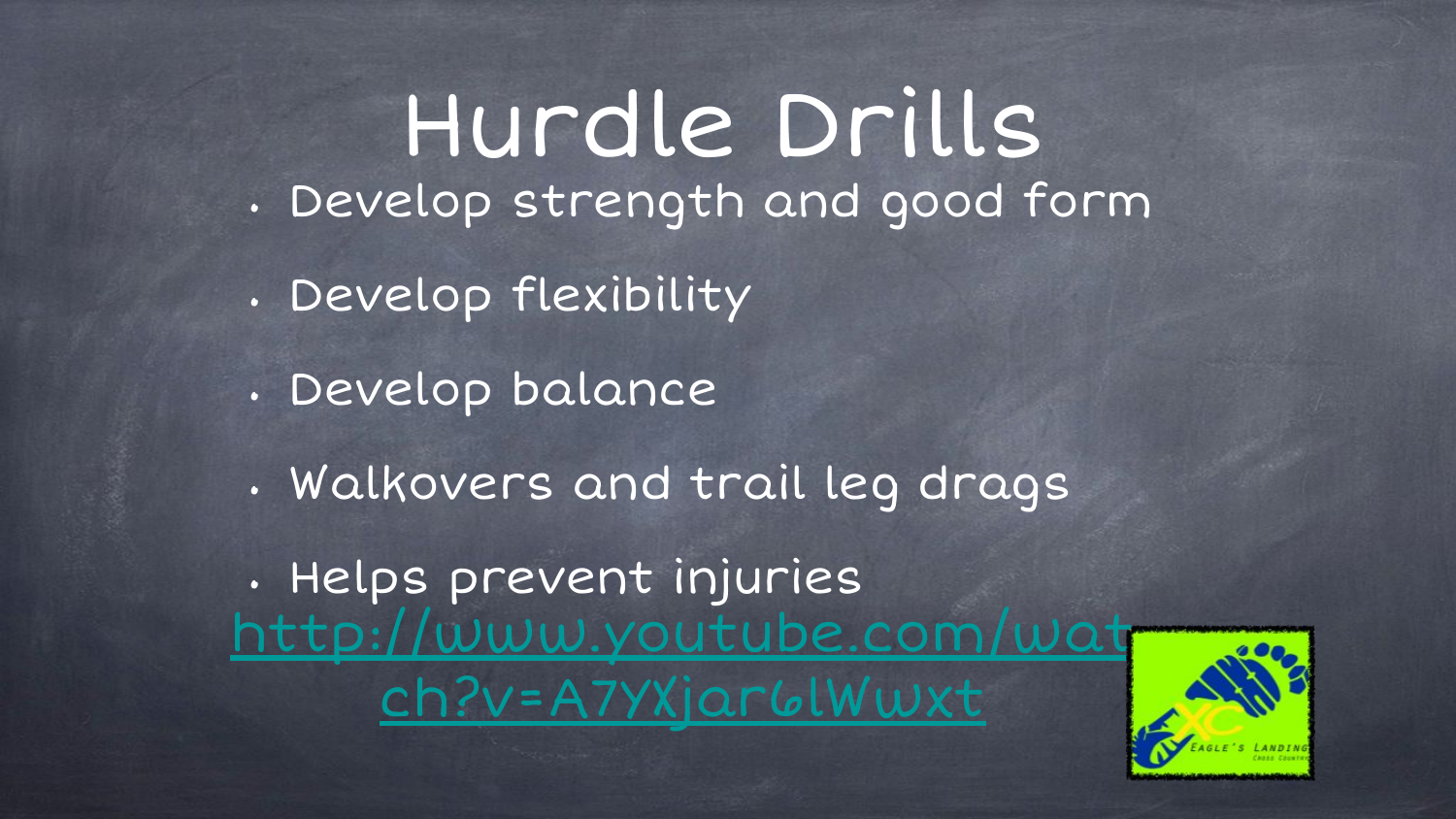#### Other Form Drills

- A skips
- B skips
- High Knees
- Butt kickers

• We do these EVERY day. Part of a dynamic warm-up

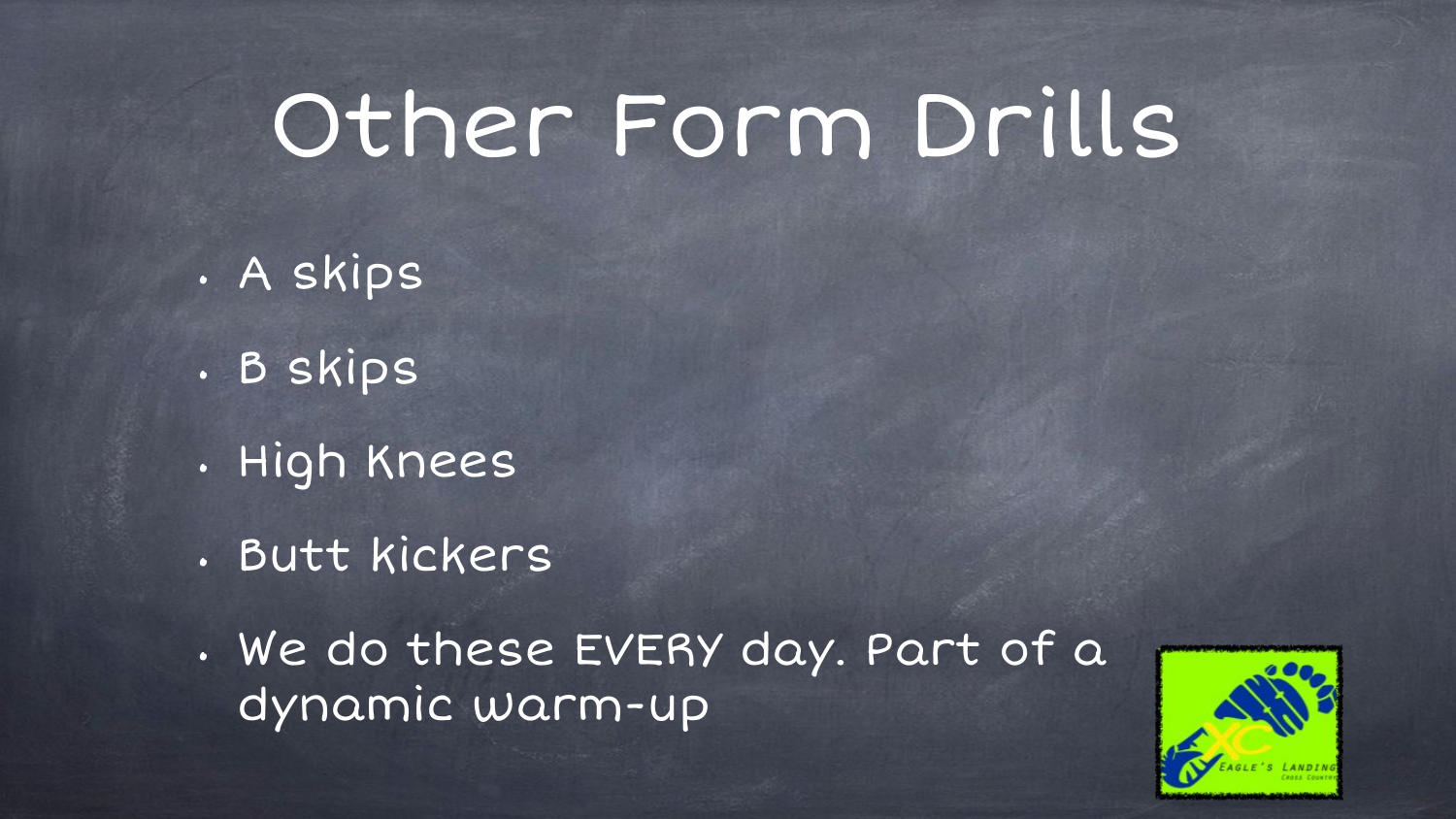#### $\cdot$  We start these  $Q_0Q_0'S_0$  before the BIG day

- Start at current pace (80 second/400 = 40 second 200) reduce the pace over the 6 to 8 weeks. We always jog a 200 between. Try to run them on grass or trail
- Normally we do these twice a week as part of another workout or as their own workout late in the season.
- Early season 6 X 200 after a temp  $\sim$  1.  $\sim$  1.  $\sim$  1.  $\sim$  1.  $\sim$  200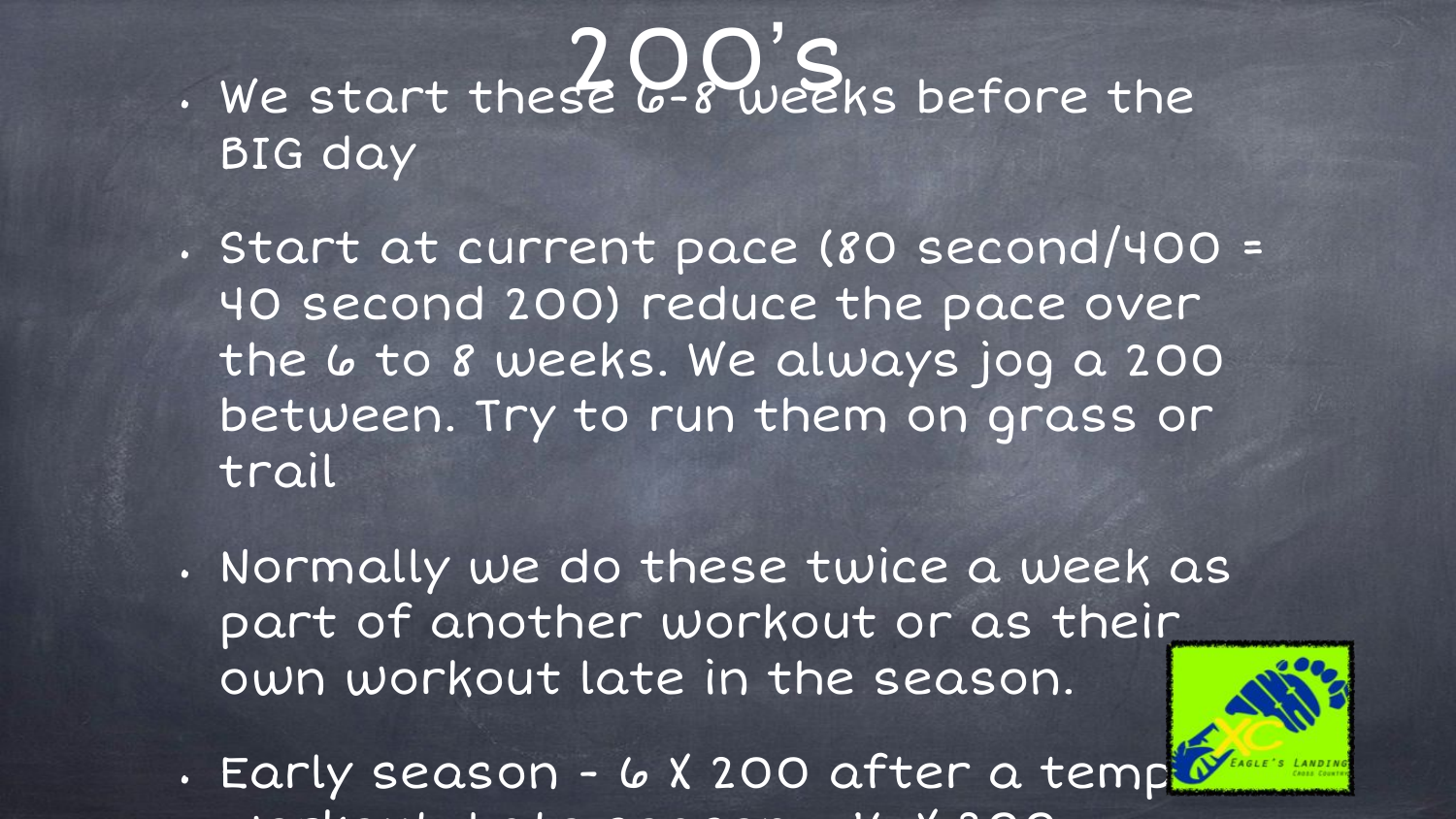#### $\frac{1}{2}$  Monday - dynamic warmup, hurdle drills,  $\frac{1}{2}$  er God  $X_{\text{m, strategies}}$ core and pushups, stretch

- Tuesday dynamic warmup, hills, lunges back to the stadium (about 300m) stretch
- Wed dynamic warmup, hurdle drills, recovery run, strides, core and pushups, stretch
- Thursday dynamic warmup, aerobic run or workout, strength training in the stadium bleachers (bench step ups, bench squats, lunges) stretch
- Friday dynamic warmup, aerobic recovery paced run, strides, stretch
- Saturday/Sunday run or off depending on their plan